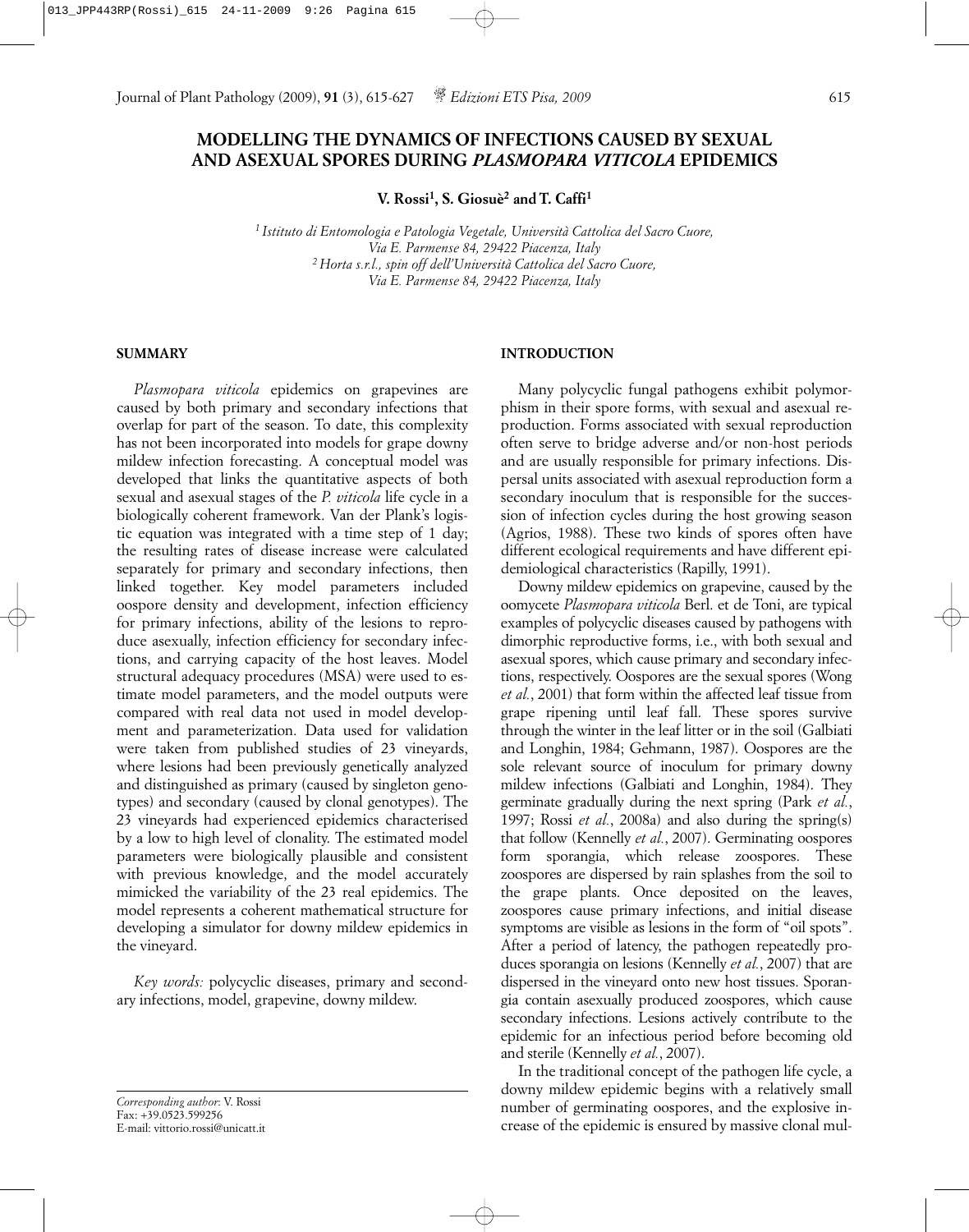tiplication causing secondary infections (Blaeser and Weltzien, 1979; Lafon and Clerjeau, 1988). Recent studies carried out using polymorphic microsatellite markers for *P. viticola* (Gobbin *et al.*, 2003) showed, however, a continuous input of new genotypes into the epidemic during a prolonged period (May to August) (Rumbou and Gessler, 2004; Gobbin *et al.*, 2005; Kennelly *et al.*, 2007). Therefore, oospores play a key role in the development of downy mildew epidemics: in addition to triggering them, they actively contribute to the progress of the epidemics for part of the host growing season when both sexual and asexual spore types are present.

To date, this complexity (i.e. oospore contribution to both onset and development of downy mildew epidemics) has not been incorporated in models for grape downy mildew. Some of these models consider only particular aspects of the sexual cycle (Hill, 2000; Tran Manh Sung *et al.,* 1990; Rouzet and Jacquin, 2003) or the seasonal dynamics of the oosporic infections (Rossi *et al.*, 2008b). Other models account for the secondary infection cycles with no attention for primary infections. Hill (1990) quantitatively simulated the development of an epidemic over different subsequent secondary cycles starting from a single date of primary infection; the number of primary lesions at the time of disease onset had to be established by the user based on his previous experience (between 10 and 500 lesions/hectare). Blaise and Gessler (1992b) computed the development of the epidemic from a theoretical primary inoculum, expressed as diseased leaf area, and then adjusted this value by reporting the observed disease severity in the vineyard as soon as favourable conditions for infection had occurred. Magnien *et al.* (1991), Magarey *et al.* (1991), and Orlandini *et al.* (1993) followed similar approaches, e.g., their modelled downy mildew epidemics develop asexually, starting from the day when the first symptoms appear in the vineyard or when favourable conditions for primary infection occur. Park *et al.* (1997) accounted for repeated primary and secondary infections by providing an estimate of the infection periods based on the two infection types, but they did not produce a model linking primary and secondary infections to epidemic development.

Thus, a model linking in a biologically coherent framework the quantitative aspects of both sexual and asexual stages of the *P. viticola* life cycle has not been developed. In the current work, a conceptual model capable of simulating plant disease epidemics caused by pathogens with dimorphic spores with repeated primary and secondary infection cycles is elaborated. This model was applied to infections by *P. viticola* to grapevine leaves and was validated for its ability to reproduce the temporal dynamics of downy mildew lesions caused by both sexual and asexual spores.

# **MATERIALS AND METHODS**

**The model.** The model was developed following the approach and, when possible, the terms used by Van der Plank (1963, 1982) and Campbell and Madden (1990). The relational diagram of the model is shown in Figure 1, and variables and parameters used are listed in Table 1.

The basic equation for developing the model was the logistic equation for polycyclic diseases (Campbell and Madden, 1990):

$$
y_t = 1/{(1 + [(1 - y_0)/y_0] \exp(-r \cdot t))}
$$



**Fig. 1.** Relational diagram of the model predicting primary and secondary infection cycles of *Plasmopara viticola*. Legend: □ state variable; –► flux and direction of states; ––► flux and direction of information;  $-\circ$  – parameter;  $\diamond$  switch;  $\bigcirc$  outgoing variable;  $\mathbb N$  valve in a flux (rate) (see Table 1 for acronym explanations); inf is a dichotomic variable, with values 1 when there is infection and 0 when there is no infection.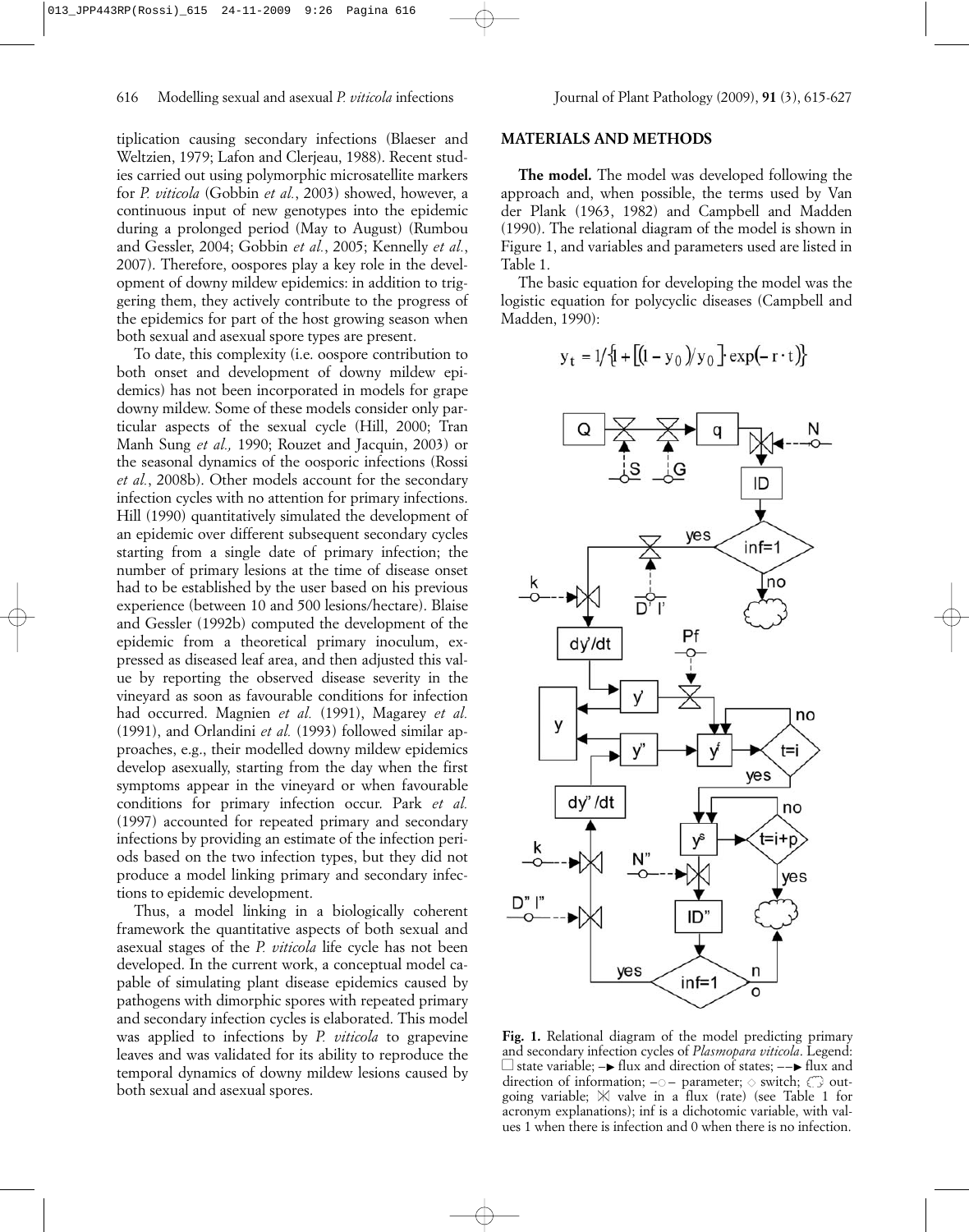| Variable,<br>parameter | Description                                                                    | Dimension              |
|------------------------|--------------------------------------------------------------------------------|------------------------|
| a b                    | Parameters of equation [7]                                                     | number                 |
| c, d                   | Parameters of equation [9]                                                     | number                 |
| D', D''                | Dispersal efficiency of primary and secondary inoculum, respectively           | proportion             |
| <b>DOY</b>             | Day of the year                                                                | number                 |
| dy', dy''              | New host sites occupied by primary and secondary lesions, respectively         | $n/m^2$ soil           |
| e, f                   | Parameters of equation [10]                                                    | number                 |
| G                      | Proportion of germinated oospores                                              | proportion             |
| <sup>i</sup>           | Infectious period                                                              | n of days              |
| $\Gamma, \Gamma$       | Infection efficiency of primary and secondary inoculum, respectively           | proportion             |
| ID', ID''              | Amount of primary and secondary inoculum                                       | $n/m^2$ soil           |
| k                      | Variable accounting for the carrying capacity of the host                      | number                 |
| K                      | Total host sites                                                               | $n/m^2$ soil           |
| km, kl                 | Proportion of main and lateral shoots at the end of the season                 | proportion             |
| $K_m, K_l$             | Host sites on main and lateral shoots, respectively                            | $n/m^2$ soil           |
| $K_{\max}$             | Carrying capacity of the host plant (n of host sites)                          | $n/m^2$ soil           |
| LAI                    | Maximum leaf area index                                                        | $m^2$ leaf/ $m^2$ soil |
| LS                     | Lesion size (leaf area occupied by one lesion)                                 | $\rm cm^2$             |
| N'                     | Zoospores produced per oospore                                                 | n/oospore              |
| $N$ "                  | Sporangia produced on a sporulating secondary lesion                           | $n$ / lesion           |
| or                     | Time required for new leaves to acquire ontogenic resistance                   | n of days              |
| p                      | Latent period                                                                  | n of days              |
| Pf                     | Proportion of the oospore-derived lesions that are fertile                     | proportion             |
| q                      | Germinated oospores                                                            | $n/m^2$ soil           |
| Q                      | Oospores produced by the previous epidemic                                     | $n/m^2$ soil           |
| R                      | Number of daughter lesions per infectious mother lesion (progeny/parent ratio) | n/lesions              |
| S                      | Survival rate of oospores                                                      | proportion             |
| t                      | Time                                                                           | <b>DOY</b>             |
| $\mathsf{t}_0$         | Time of the first seasonal infection                                           | $\rm DOY$              |
| $t_{00}$               | Time of oospore formation                                                      | <b>DOY</b>             |
| $t_{bb}$               | Time after bud break                                                           | n of days              |
| $t_{\text{inf}}$       | Time of infection event                                                        | <b>DOY</b>             |
| у                      | Total lesions                                                                  | $n/m^2$ soil           |
| y', y''                | Primary and secondary lesions, respectively                                    | $n/m^2$ soil           |
| $y^t$                  | Primary lesions capable of producing secondary lesions (i.e., fertile)         | $n/m^2$ soil           |
| $y^s$                  | Actively sporulating lesions                                                   | $n/m^2$ soil           |

**Table 1.** Description of variables and parameters used in the model for grapevine downy mildew.

where:  $y_t$  = amount of disease at time t (the proportion of host tissue affected, including latent, infectious, and removed diseased tissue; equivalent to disease severity);  $y_0$  = initial disease level; r = apparent infection rate;  $t = time (in days)$ .

In particular, the model was developed based on the

numerical solving of Van der Plank's equation by using an Euler integration method with a time step of 1 day (Teng, 1981), according to the scheme: y at time t+dt is equal to y at time t plus the rate of increase at time t multiplied by dt (dy/dt, or absolute rate of disease increase). This integration gives the new values of y, and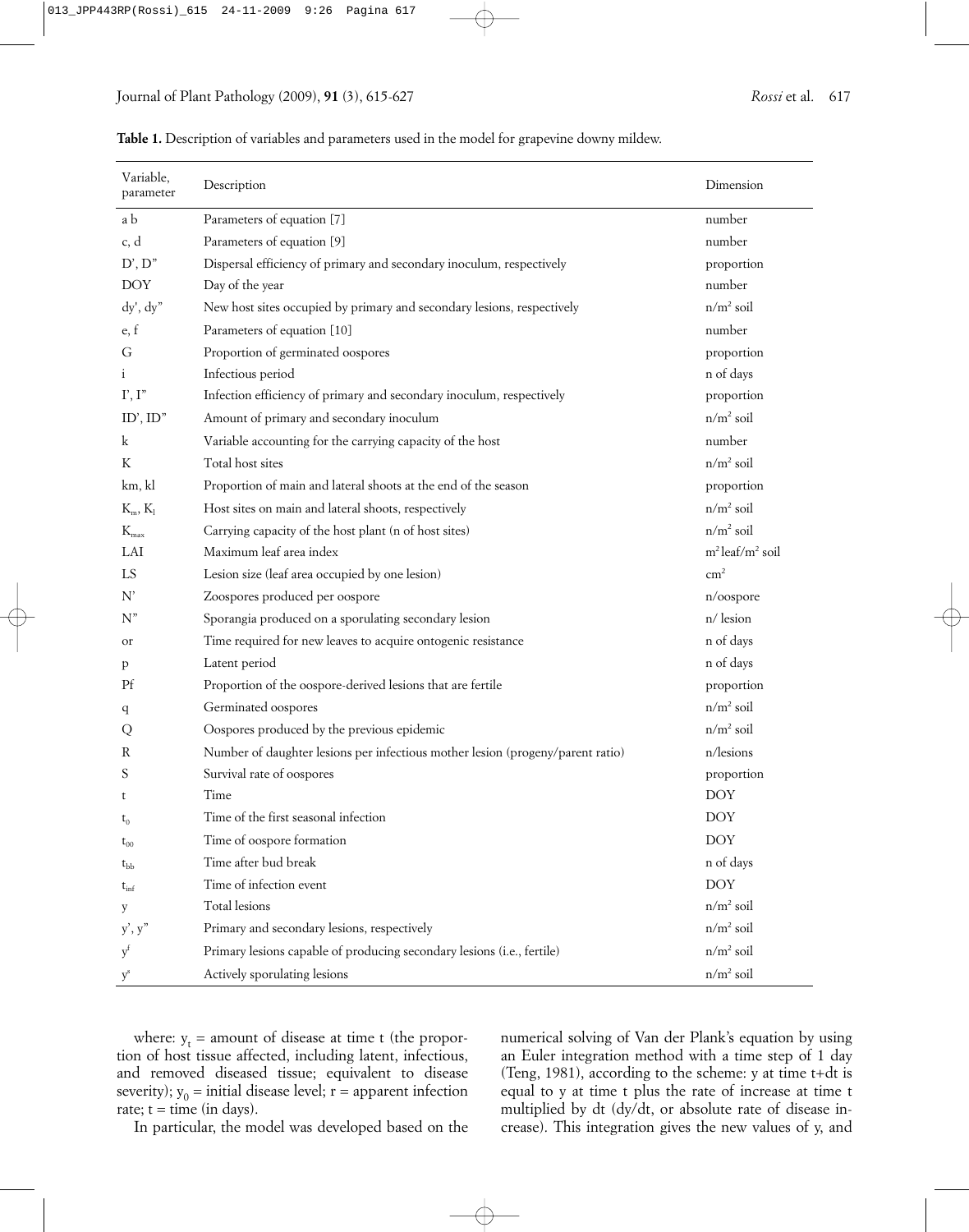the calculation procedure is repeated (De Witt, 1993).

From a biological point of view, the term dy/dt expresses the rate of disease increase due to an infection cycle. Because of the presence of two spore forms, dy/dt is calculated separately for primary and secondary infections by introducing the terms dy'/dt and dy"/dt, respectively, as follows:

$$
y_t = y'_t + y''_t
$$
 [1]  
with:

$$
y'_{t} = \frac{t_{\text{inf}}}{t} \zeta \left( dy'_{t} / dt \right)
$$
 [2]

$$
y''_{t} = \sum_{t=t_0+p}^{t_{\rm inf}} (dy''_{t}/dt)
$$
 [3]

where: y = total downy mildew lesions  $(n/m^2 \text{ soil})$ ; y' = primary lesions  $(n/m^2 \text{ soil})$ ;  $y'' =$  secondary lesions  $(n/m^2)$  soil); dy' and dy" = new primary and secondary lesions, respectively ( $n/m^2$  soil);  $t =$  time step (1 day);  $t_0$  $=$  time of the first seasonal infection (day of the year, DOY);  $t_{inf}$  = time of any infection event during the season (DOY);  $p =$  latent period for the first seasonal infection (n of days).

Based on the differential-difference equation of Van der Plank (1963), the term dy'/dt of equation [2] (i.e. disease increase due to the primary oospore-derived infections) is written as:

$$
dy'/dt = ID'_{t} \cdot D'_{t} \cdot T'_{t} k_{t}
$$

where:  $ID' =$  amount of the primary inoculum (i.e., the number of zoospores/ $m^2$  soil);  $D'$  = dispersal efficiency of the primary inoculum (i.e., the proportion of zoospores reaching the leaf surface with rain-splashed droplets);  $\Gamma$  = infection efficiency of zoospores (i.e., the proportion of zoospores causing new lesions on leaves);  $k =$  variable accounting for the carrying capacity of the host.

ID' is calculated as a function of the number of germinated oospores at time t  $(q, n/m^2)$  soil) and the number of zoospores produced by each oospore  $(N'_t / n)$ oospore) as follows:

$$
ID'_{t} = q_{t} \cdot N'_{t}
$$
 [5]

with:

$$
q_t = Q \cdot \frac{1}{4} Q_t \cdot G_t
$$

where:  $Q =$  number of oospores produced by the previous epidemic ( $n/m^2$  soil) at time  $t_{00}$  (Q represents the initial condition of the system);  $t_{00}$  = time when oospores have been produced by the previous epidemic (DOY);  $S =$  survival rate of oospores on each day between  $t_{00}$  and t; G = proportion of germinated oospores.

G is calculated as:

$$
G_t = \int_{t_{inf}}^{t} \exp[-a \cdot \exp(-b \cdot t)] \tag{7}
$$

where:  $t_{inf}$  = time of the previous infection event

(DOY); a and  $b =$  parameters of a Gompertz equation that estimates the germination of oospores over time (Rossi *et al.*, 2008a).

The term dy"/dt of equation [3], which is the disease increase due to the secondary asexual infections, is written as:

$$
dy''/dt = ID''_t \cdot D''_t \cdot I''_t \cdot k_t
$$
 [8]

where: ID"= amount of the secondary inoculum on the infectious lesions (i.e., n of sporangia/ $m^2$  soil);  $D'' =$  dispersal efficiency of the secondary inoculum (i.e., the proportion of sporangia reaching the leaf surface);  $I'' =$ infection efficiency of the secondary inoculum (i.e., the proportion of sporangia establishing new infections).

ID" is calculated as:

$$
ID''_t = y_t^s \cdot N''_t \tag{9}
$$

$$
y_t^s = y_{t-p} - y_{t-i-p}
$$
 [10]

where:  $v^s$  = actively sporulating lesions  $(n/m^2 \text{ soil})$ ; p and  $i =$  latent and infectious periods, respectively (n of days);  $N'' =$  number of sporangia produced per sporulating lesion (n/lesion).

In the early stage of the epidemic, ID" is composed of sporangia produced only on the proportion (Pf) of the primary lesions that are fertile  $(y^f, i.e.,$  capable of producing secondary lesions, Gobbin *et al.*, 2005); later, sporangia are also produced by the secondary lesions, and these become prevalent in the last phases of the epidemic.

The variable k in equations [4] and [8] accounts for the carrying capacity of the host compared to the potential infections caused by the pathogen, where the carrying capacity is the maximum number of lesions that can be sustained on the host (Seem, 1988) (Fig. 2a). To determine k, the model calculates the total number of the host sites ( $K_{\text{max}}$ , expressed as n of sites/ $m^2$  soil) and divides them into sites on main and lateral shoots  $(K<sub>m</sub>$  and  $K_1$ , respectively, n/m<sup>2</sup> soil) as a function of time after bud break  $(t_{\rm bb}$ , in days):

$$
K_{\text{max}} = (LAI \cdot 10000)/LS
$$
 [11]

$$
K_{m} = (K_{\text{max}} \cdot \text{km})/[1 + \exp(c - d \cdot t_{\text{bb}})] \tag{12}
$$

$$
K_{1t} = (y_{max} \cdot kl)/[1 + exp(e - f \cdot t_{bb})]
$$
 [13]

$$
K_t = K_{m_t} + K_{l_t}; K_t \le K_{max}
$$
 [14]

where: LAI = maximum leaf area index  $(m^2 \text{ leaf/m}^2)$ soil);  $LS =$  lesion size, i.e., the leaf area occupied by one lesion (cm<sup>2</sup>); km and kl = proportions of main and lateral shoots in the plant canopy at the end of the season, respectively, with  $km+kl=1$ ; c to  $f =$  parameters of the logistic equations that estimate leaf growth over time after bud break.

After determining  $K_t$ , the model considers that only young leaves are receptive to infection (Gehman, 1987) because of ontogenic resistance (resistance acquired by age; Develey-Rivière and Galiana, 2007). The model al-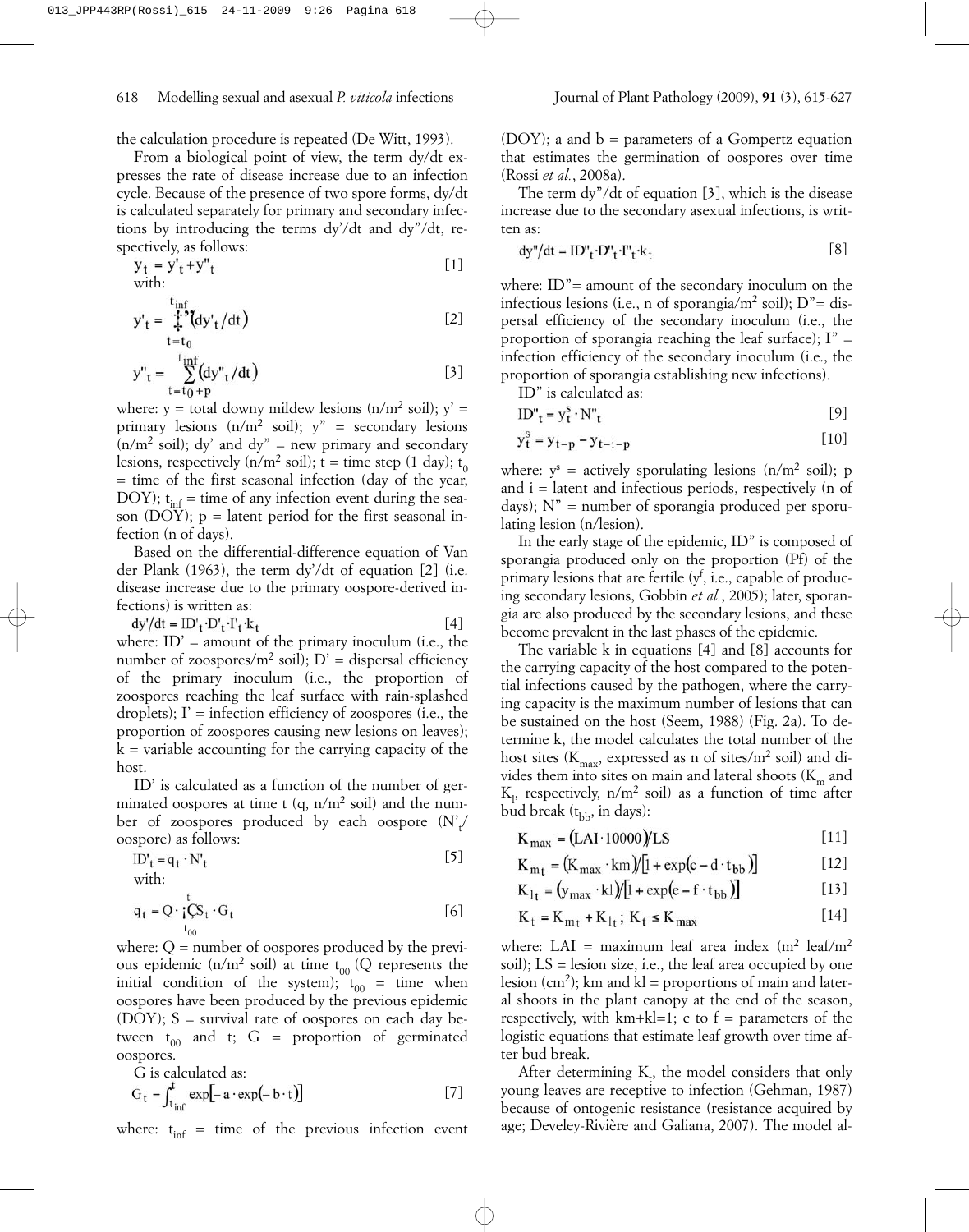



**Fig. 2.** Examples of model output: a, carrying capacity for *Plasmopara viticola* infections of the grapevine canopy, expressed as total number of sites in leaves on main (–) and lateral (---) shoots, and sites receptive to infection (....); b, number of primary oosporic-derived (---), secondary clonal (....), and total (–) downy mildew lesions; c, proportion of the primary (---) and secondary (–) lesions over the total lesions.

so considers that, at any time during the epidemic, a portion of these leaves is already infected. Therefore,  $K<sub>s</sub>$ , the number of host sites susceptible to infection (i.e., receptive and infection-free), is calculated as:

$$
K_{st} = f_{t-or}^{t}(K_t - y_t)
$$
 [15]

where: or = time needed for leaves to acquire ontogenic resistance (n of days).

After  $K_{st}$  is determined, k is calculated as:

$$
if \ dy/dt \le K_{s_{t-1}} \ then \ k_t = 1 \tag{16}
$$

if dy/dt > K<sub>st-1</sub> then 
$$
k_t = K_{st-1}/(dy/dt)
$$
 [17]

where: 
$$
dy/dt = dy'/dt + dy''/dt
$$
 [18]

**Model evaluation**. The "model structural adequacy procedures" (MSA) (Taper *et al.*, 2008) were used to evaluate the adequacy of the model structure for fulfilling the specific purpose of the model, i.e., estimating the dynamics over time of primary and secondary infections during a grape downy mildew epidemic. Evaluation followed three steps. In the first, a data set of realistic size was generated from the model and the model output was calculated. In the second step, the data generated were used to estimate the parameters for the model, while in the third step, the model output was calculated using these estimated parameters and was compared with "true" data (Taper *et al.*, 2008).

*Generation of a realistic data set*. To generate a realistic data set for the variable of interest, i.e., primary versus secondary infections, the model was operated 500 times by changing initial conditions and model parameters within a range of biologically plausible values taken from the literature or based on the author's experience and judgement. The numbers of primary and secondary lesions were calculated for each model run, and the relative contribution of primary lesions to total lesions (ratio y'/y) was determined for each day of the simulated epidemics. Initialization and parameterization of the model for these simulations were performed as described in the following paragraphs.

To calculate the amount of the primary lesions (equations  $[5]$  to  $[7]$ ), Q ranged between 100 to 30,000 oospores per  $m<sup>2</sup>$  soil; these values were calculated from the number of oospores formed in leaf samples with light and severe symptoms of downy mildew (T. Caffi, unpublished information). S and N' were kept constant:  $S = 1$ , i.e., the model assumed that all oospores survive during winter;  $N' = 7$ , i.e., an average of seven zoospores was produced by each sporangium (Lalancette *et al.*, 1987). Parameters for equation [7] were calculated using a non-linear regression analysis on published data: a = 173.6, b = 0.119 (Rossi *et al.*, 2008a). Occurrence of an infection event was simulated using a random number generator for a Bernoulli distribution, with probability =  $0.225$  (i.e., an average of about seven infection events per month, Blaise and Gessler, 1990). For each infection event, D' and I' were generated using a random number generator for normal distributions with  $\mu = 0.05$  and  $\sigma = 0.025$ , and  $\mu = 0.1$ and  $\sigma = 0.05$ . When  $\sigma = 0.05$ , 5% of the rain splashes from soil reach the grape leaves (Cursano, 2008); when  $\mu$  = 0.1, 0.1 lesions are produced per zoospore on average. This parameterisation for I' is higher than the value of 0.06 found by Lalancette *et al.* (1987) for *V. labrusca* because downy mildew resistance is greater in *V. labrusca* than in *V. vinifera* (Lalancette *et al.*, 1988a).

To calculate secondary lesions, Pf ranged between 0.01 and 0.40 (D. Gobbin, personal communication),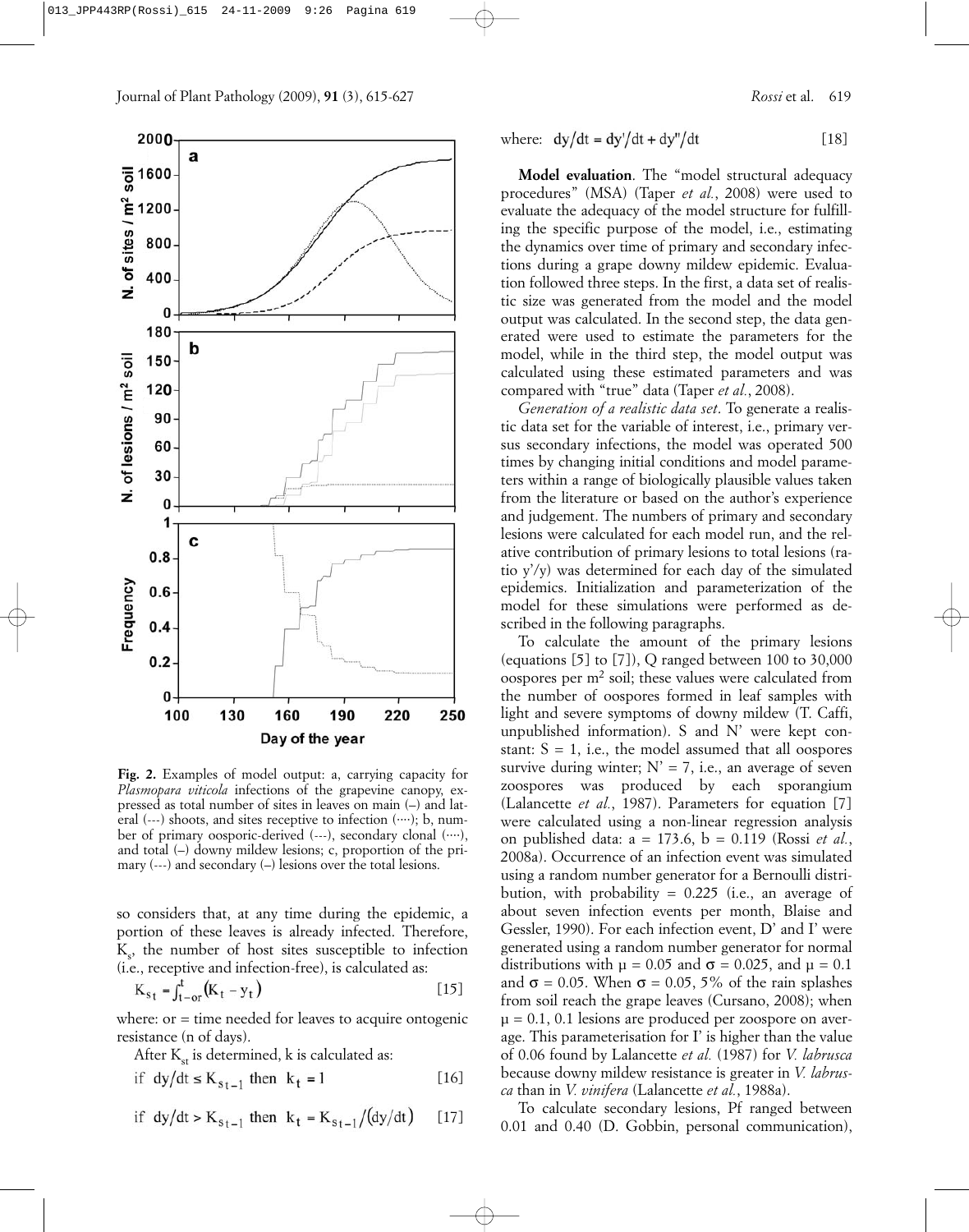latent and infectious periods were kept constant at  $p = 8$ and  $i = 15$  days, respectively (Müller and Sleumer, 1934; Kennelly *et al.*, 2007). To simplify the model use, the product ID"⋅D"⋅I" (see equation [8]) was considered as R, which is the number of daughter lesions per infectious mother lesion [or progeny/parent ratio (Van der Plank, 1982) or basic reproduction number (Diekmann *et al.*, 1990)]. The value of R ranged between 0.1 and 50, the highest value being about 10 times the value calculated by Gessler and Blaise (1992).

To calculate the carrying capacity of the host, the maximum LAI of the grapevine plants was kept at 2.5  $m<sup>2</sup>$  leaf/m<sup>2</sup> soil, which is the normal LAI for curtaintrained vines (Poni *et al.*, 2006). The lesion size was LS  $= 9$  cm<sup>2</sup>, which is the approximate maximum size of a single downy mildew lesion (Galet, 1977). Therefore,  $K_{\text{max}} = (2.5 \cdot 10,000)/9 = 2,778 \text{ lesions/m}^2 \text{ soil (equation)}$ [8]). The proportion of main and lateral shoots in the plant canopy at the end of the season was  $km = 0.65$ and kl = 0.35, respectively (Palliotti *et al.*, 2000). Parameters for equations [9] and [10] were calculated using a non-linear regression analysis based on published data: c = 4.77, d = 0.063, e = 6.80, f = 0.082 (Palliotti *et al.*, 2000). The time needed for new leaves to acquire ontogenic resistance was " $or$ " = 30 days, which is about half of the longevity of leaves (Wermelinger and Koblet, 1990).

As a consequence of this model setting, the number of host sites progressed as shown in Fig. 2a, the number of primary and secondary lesions, and the relative contribution of primary lesions to total lesions (ratio  $y'/y$ ), progressed as shown in Fig. 2b and 2c, respectively, for one simulation run.

*Estimation of model parameters*. Estimates of the initial conditions (i.e., Q) and the model parameters Pf and R were drawn from the previously described data set.

*Comparison with real data.* The ratio y'/y was calculated by running the model using the estimated initial conditions and parameters (see Results for the estimated initial conditions and parameter values). These model outputs were compared with real data not used in model development and parameterization. Real data were taken from the literature (Gobbin *et al.*, 2005; Rumbou and Gessler, 2004, 2006) based on studies of 23 vineyards grown in different years (2000 to 2002) and locations across Europe. A total of 6,246 downy mildew lesions were taken from the selected vineyards at different times, between the first lesions noticed (as soon as possible) and the appearance of the mosaic lesion pattern (late in the epidemic) that impeded the collection of distinct lesions; 86 leaf samples were collected in total (Table 2). All or part of these lesions, depending on the vineyard, were genetically analysed in the original publications. Lesions in a vineyard caused by singleton genotypes (i.e., genotypes found only once) were considered



**Fig. 3.** Proportion of the downy mildew lesions caused by singleton *Plasmopara viticola* genotypes over total lesions in 23 vineyards with epidemics characterized by low (a), intermediate (b), and high (c) level of clonality (see Table 2 for vineyard characteristics). Bars are averages of  $5$  (a),  $5$  (b), and 13 (c) vineyards, and whiskers are the standard errors.

derived from sexual reproduction (primary lesions) while those caused by genotypes found two or more times were considered clonal (secondary lesions). Details on methodologies are available in the cited papers (Gobbin *et al.*, 2005; Rumbou and Gessler, 2004, 2006). Based on genetic analyses, the lesions sampled in each vineyard during each sampling time were split into primary and secondary lesions, and the proportion of primary over the total lesions was calculated.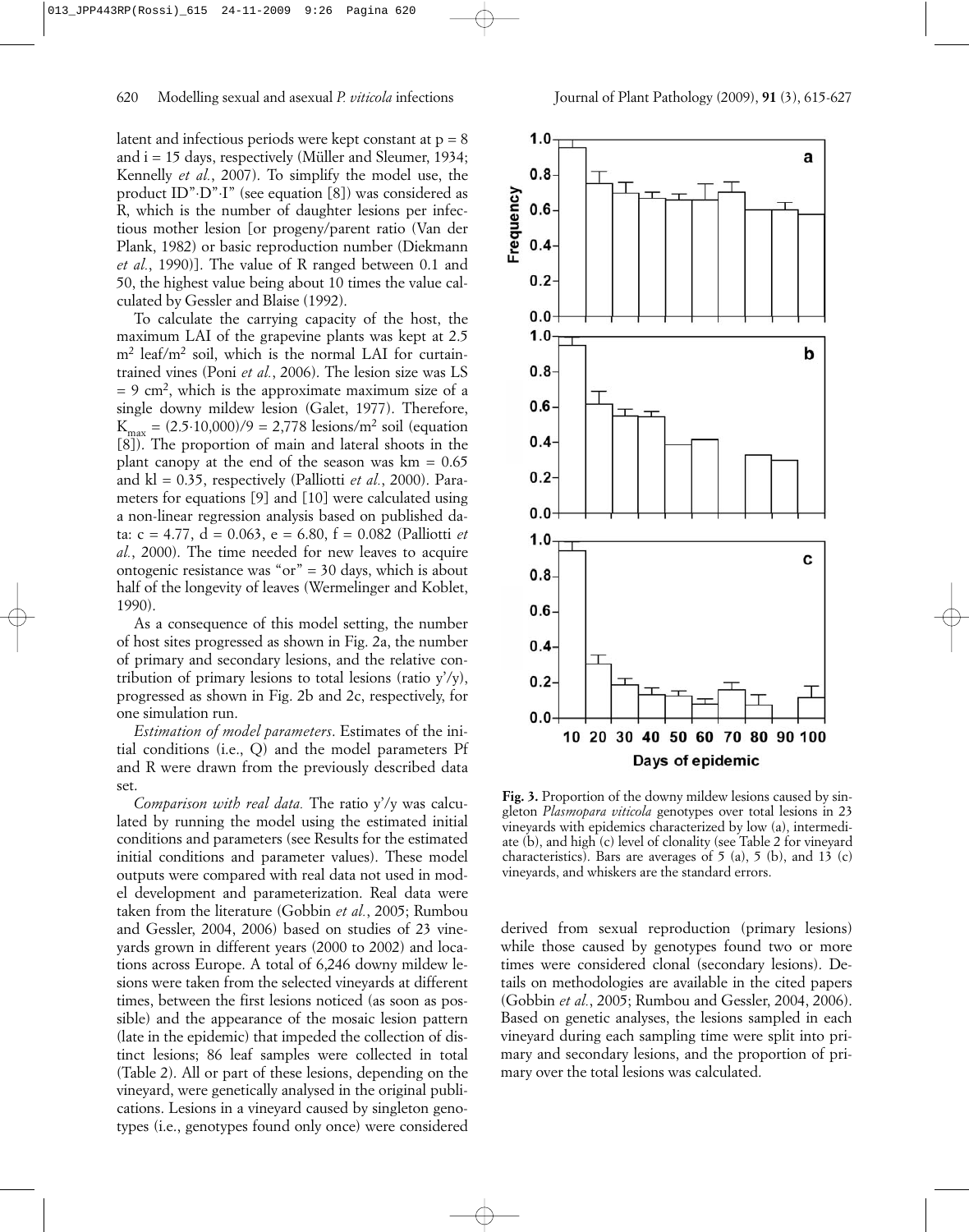## **RESULTS**

**Characteristics of downy mildew epidemics**. Downy mildew epidemics in the 23 vineyards had different characteristics. The epidemics were grouped into three types based on the proportion of sexual vs. clonal lesions (Table 2). In the epidemics characterised by a low level of clonality (LC) (Fig. 3a), the proportion of lesions caused by singleton genotypes (i.e., from sexual reproduction) slowly decreased over time but was greater than 0.5 all season long. At vineyard "erb", for instance, the

ratio y'/y was 0.78 after 2 weeks and 0.56 after 11 weeks (data not shown). The LC type of epidemic was observed in five European vineyards (Table 2).

In epidemics with an intermediate level of clonality (IC) (Fig. 3b), the lesions from sexual reproduction decreased to two-thirds of the total lesions 20 days after disease onset and continued to decrease, representing about one-third of total lesions at day 90. The IC type of epidemic was observed in five European vineyards (Table 2).

The epidemics with a high level of clonality (HC) (Fig. 3c) were characterised by a sudden decline in sex-

**Table 2.** Description of vineyards used for model validation, total number of downy mildew lesions examined in each vineyard, number of samples, sampling strategy, and type of epidemic.

| Vineyard <sup>1</sup> |            |     | Year | N. of<br>lesions <sup>2</sup> | N. of<br>samples        | Sampling<br>strategy <sup>3</sup> | Type of<br>epidemic <sup>4</sup> |
|-----------------------|------------|-----|------|-------------------------------|-------------------------|-----------------------------------|----------------------------------|
| Aghialos              | ${\rm GR}$ | agf | 2001 | 302                           | 5                       | $\overline{T}$                    | HC                               |
| Aghialos              | GR         | ags | 2002 | 330                           | $\overline{4}$          | T                                 | HC                               |
| Biasca                | <b>CH</b>  | bia | 2000 | 314                           | $\overline{4}$          | $\mathrm{T}/\mathrm{P}$           | LC                               |
| Blanquefort           | <b>FR</b>  | bla | 2000 | 557                           | 5                       | $\mathrm{T}/\mathrm{P}$           | $_{\rm LC}$                      |
| <b>Bommes</b>         | FR         | bom | 2001 | 193                           | $\overline{4}$          | T/P                               | HC                               |
| Carpineta             | IT         | car | 2001 | 124                           | $\overline{2}$          | $\rm T$                           | IC                               |
| Cugnasco              | <b>CH</b>  | cum | 2001 | 484                           | $\overline{4}$          | T/P                               | HC                               |
| Cugnasco              | <b>CH</b>  | cut | 2001 | 178                           | 3                       | T/P                               | HC                               |
| Erbach                | D          | erb | 2000 | 287                           | 10                      | T                                 | LC                               |
| Gaillac               | ${\rm F}$  | gai | 2000 | 47                            | $\overline{2}$          | ${\bf P}$                         | ${\rm IC}$                       |
| Geisenheim            | D          | gei | 2000 | 206                           | $\overline{4}$          | T                                 | HC                               |
| Kephalonia            | GR         | kep | 2001 | 127                           | 3                       | T                                 | HC                               |
| Lefkada               | GR         | lef | 2001 | 525                           | 3                       | ${\bf P}$                         | HC                               |
| Lorch                 | D          | lor | 2000 | 361                           | 5                       | $\rm T$                           | ${\rm IC}$                       |
| Navicello             | IT         | nac | 2000 | 572                           | $\overline{4}$          | T                                 | LC                               |
| Navicello             | IT         | nam | 2000 | 163                           | 5                       | T/P                               | LC                               |
| Perroy                | <b>CH</b>  | per | 2000 | 325                           | 3                       | ${\bf P}$                         | HC                               |
| Stäfa                 | <b>CH</b>  | sta | 2000 | 328                           | $\mathfrak{Z}$          | ${\bf P}$                         | IC                               |
| Tesero                | IT         | tes | 2000 | 97                            | $\overline{\mathbf{3}}$ | T                                 | HC                               |
| Vädenswil             | <b>CH</b>  | wad | 2000 | 127                           | 3                       | ${\bf P}$                         | IC                               |
| Vädenswil             | CH         | was | 2002 | 111                           | $\overline{2}$          | T                                 | HC                               |
| Vic                   | <b>CH</b>  | vic | 2000 | 336                           | $\overline{2}$          | T                                 | HC                               |
| Zakynthos             | GR         | zak | 2001 | 152                           | $\overline{c}$          | ${\bf P}$                         | HC                               |

1 Vineyard name, country, and abbreviation. Further details on the vineyards are in Gobbin *et al.* (2005), Rumbou and Gessler (2004 and 2006). <sup>2</sup> Total number of downy mildew lesions examined. <sup>3</sup> T, total sampling of the downy mildew lesions; P, partial sampling; T/P, total sampling in the first samples and then partial sampling. 4 LC, IC, and HC, epidemics characterised by low, intermediate, and high level of clonality, which is >0.50, 0.33 to 0.50, <0.33 of total lesions caused by singleton genotypes (i.e., from sexual reproduction).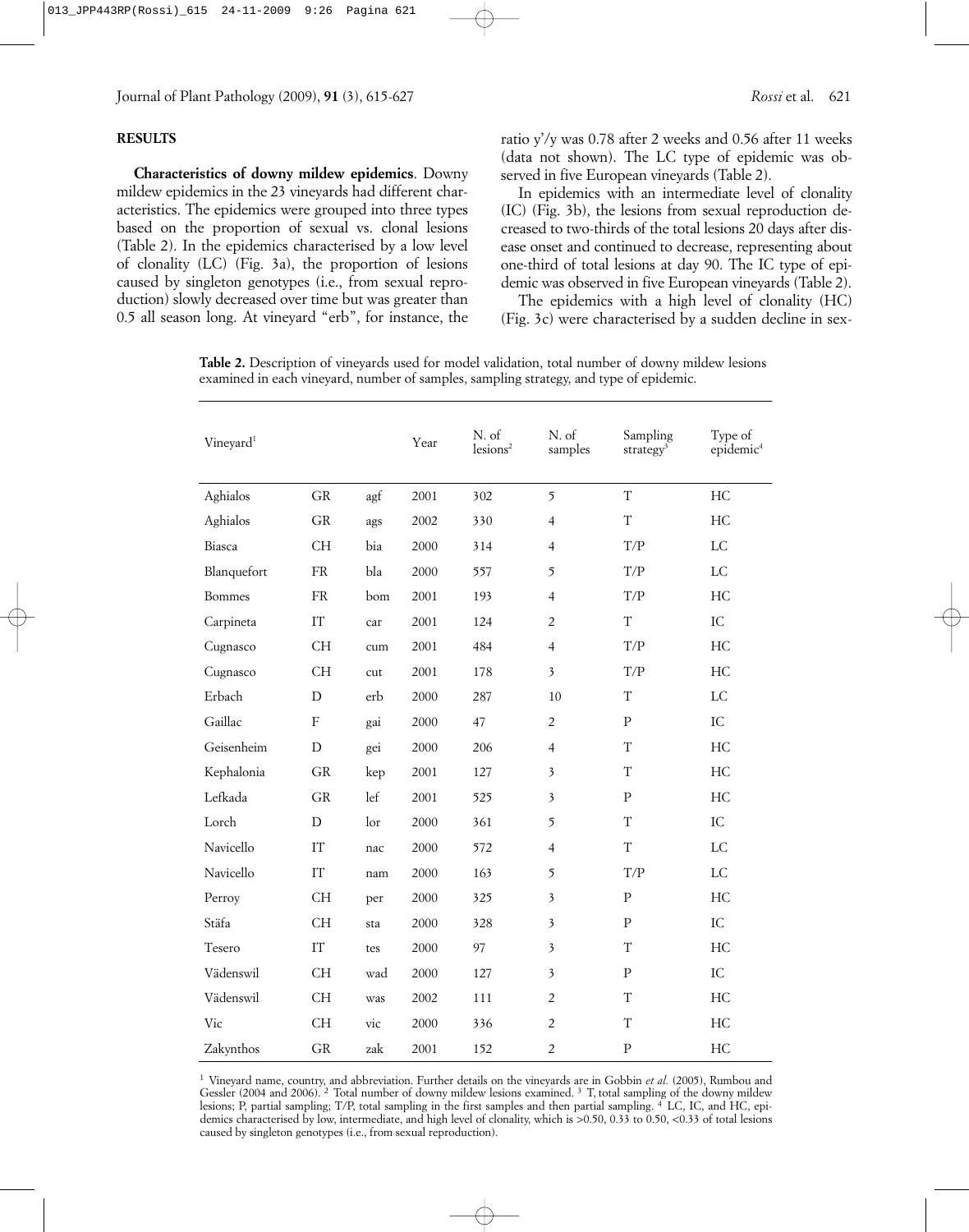

**Fig. 4.** Relative contribution of primary downy mildew lesions to total lesions (ratio y'/y) simulated by the model. The model was operated 500 times by changing initial conditions and model parameters within a range of biologically plausible values. The line (---) is the average of the 500 simulations; the box plots show the data distribution at 20, 40, 60, and 80 days of the simulated epidemics. The box includes 50% of the data, the segment (--) is the median, the whiskers extend to maximum and minimum values, while points are outliers.

ual lesions, which represented less than one-third of the total lesions within 20 to 30 days after the beginning of the epidemic. After day 30, the ratio y'/y further declined or remained almost unchanged. In some vineyards (like agf, was, and cum), sexual lesions represented less than 1% of total lesions at day 100 (data not shown). The HC type of epidemic was observed in 13 of 23 vineyards; all Greek vineyards and some European vineyards had this type of epidemic (Table 2).

**Simulation of downy mildew epidemics with biologically plausible model parameters**. The 500 model simulations performed by changing the values of both initial conditions and model parameters produced the distributions of y'/y given in Fig. 4. The average of these simulations steeply decreases in the first 40 days of the epidemic, from the initial value of 1.0 (i.e., only primary lesions are present at disease onset) to 0.32 (i.e., 32% of the downy mildew lesions present in the vineyard are caused by inoculum from sexual reproduction). After day 40, the average progressively declined to a final value of 0.27 after 80 days. Model simulations showed a higher variability in the early than in the later stages of the epidemic: the relative contribution of primary lesions to total lesions ranged from 0.85 to 0.08 after 20 days and from 0.50 to 0.12 after 80 days (with some outliers). The data distribution also had a progressively positive skew.

Three groups of simulations were selected whose values of y'/y at 20 days after the first seasonal infection were: (i) in the 1<sup>st</sup> quartile of the data distribution; (ii) within the  $2<sup>nd</sup>$  and  $3<sup>rd</sup>$  quartile; and (iii) in the  $4<sup>th</sup>$  quartile (Fig. 4). Average and standard error of the values of Q, Pf, and R used for these simulation runs were: (i) Q  $= 350 \pm 19.1$  oospores/m<sup>2</sup> soil, Pf = 0.45 $\pm$  0.015, and R = 19.5 $\pm$ 1.2; (ii)  $Q = 2100 \pm 310$  oospores/m<sup>2</sup> soil, Pf = 0.31 $\pm$ 0.012, and R = 12.3  $\pm$ 1.1; (iii) Q = 25,000 $\pm$ 2,712 oospores/m<sup>2</sup> soil, Pf =  $0.18 \pm 0.009$ , and R =  $6.5 \pm 0.9$ .

**Comparison of model outputs with real data**. The 99% confidence intervals of Q, Pf, and R of each of the three groups mentioned in the previous paragraph were used as estimated parameters of the model for comparing model outputs with real data in the vineyards with



**Fig. 5.** Comparison between the relative contribution of primary downy mildew lesions to total lesions (ratio y'/y) simulated by the model and observed in 23 vineyards with epidemics characterized by low (a), intermediate (b), and high (c) level of clonality. The lower and upper curves in each panel indicate the predicted outcome (shaded area) using 99% confidence intervals for the parameters Q, Pf, and R. These values were: (a)  $Q = 18,000$ ,  $Pf = 0.16$ ,  $R = 4.2$  (lower curve),  $Q = 32,000$ ,  $Pf =$ 0.20, R = 9.5 (upper curve); (b)  $Q = 1300$ , Pf = 0.28, R = 4.2 (lower curve),  $Q = 2,900$ ,  $Pf = 0.34$ ,  $R = 15.1$  (upper curve); (c)  $Q = 300$ ,  $Pf = 0.41$ ,  $R = 16.4$  (lower curve),  $Q = 400$ ,  $Pf = 0.49$ ,  $R = 22.6$  (upper curve). Points are the real data collected in the vineyards (see Table 2 for vineyard characteristics).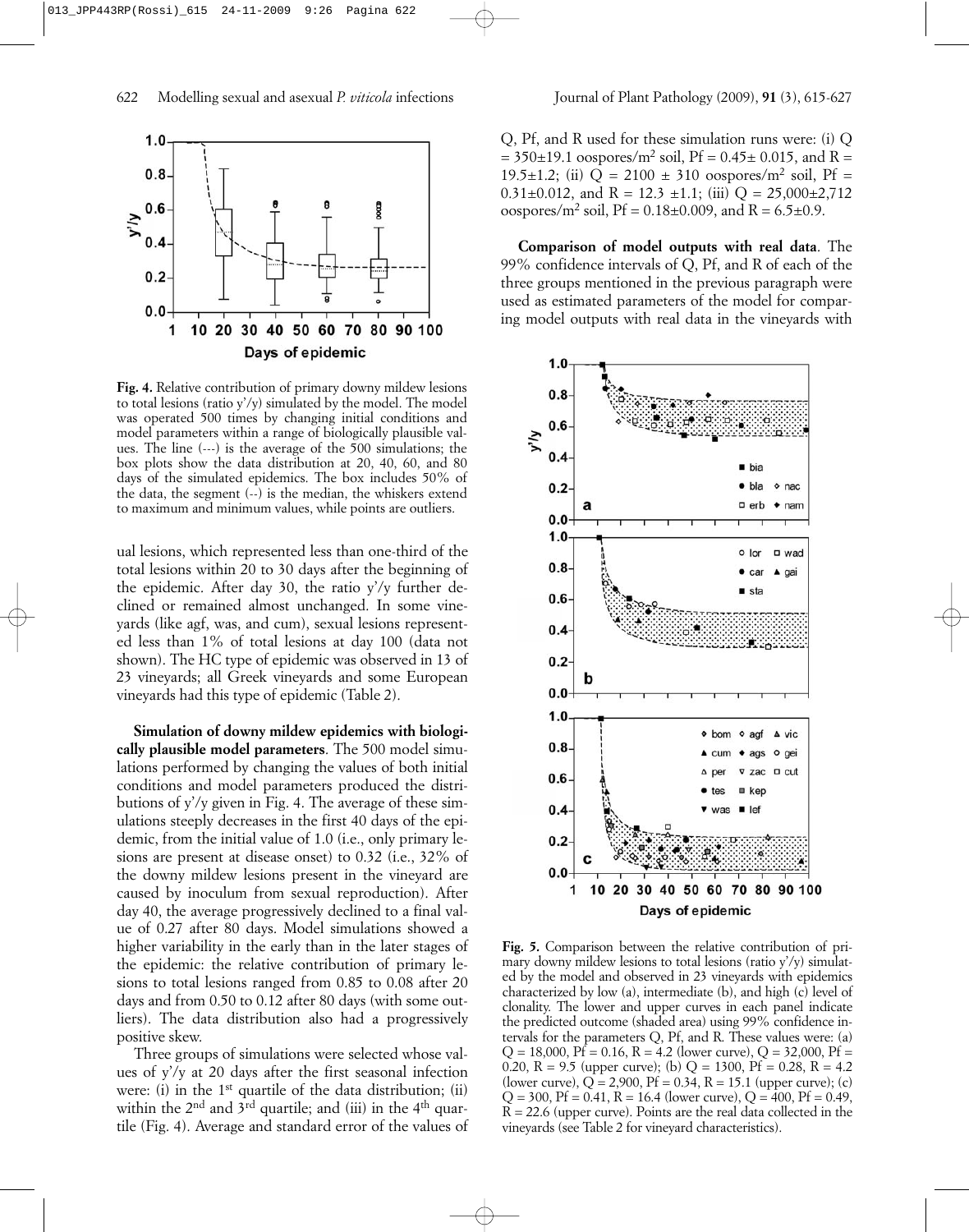HC, IC, and LC epidemics. These values were:  $Q =$ 18,000, Pf = 0.16, R = 4.2 (upper curve), and  $Q =$ 32,000,  $Pf = 0.20$ ,  $R = 9.5$  (lower curve) for the LC epidemic;  $Q = 1,300$ ,  $Pf = 0.28$ ,  $R = 4.2$  (lower curve), and  $Q = 2,900$ ,  $Pf = 0.34$ ,  $R = 15.1$  (upper curve) for the IC epidemics;  $Q = 300$ ,  $Pf = 0.41$ ,  $R = 16.4$  (lower curve), and  $Q = 400$ ,  $Pf = 0.49$ ,  $R = 22.6$  (upper curve) for the HC epidemics.

The percentage of real data points that fell within the predicted outcome (i.e., below the upper curve and above the lower curve) was 89% for LC epidemics (Fig. 5a), 93% for IC epidemics (Fig. 5b), and 96% for HC epidemics (Fig. 5c). The absolute differences of calculated minus observed proportions were always < 0.05.

#### **DISCUSSION**

The aim of this work was to develop a conceptual model capable of linking sexual and asexual infection cycles during an epidemic caused by the dimorphic pathogen *P. viticola* on grapevine leaves. To be conceptually valid, theories and assumptions underlying this model must be correct, or justifiable, and the model representation of the system, its structure, and relationships (logic, mathematical, and causal relationships) must be reasonable (Rykiel, 1996). Each component of the model presented here was developed to be consistent with the details of the *P. viticola* life cycle. The model as a whole was developed starting from the logistic equation, which is widely accepted and used in plant epidemiology for describing the progress of epidemics caused by polycyclic pathogens (Van der Plank, 1963; Campbell and Madden, 1990; Kranz, 2003). This equation was solved using an Euler integration method for primary (dy'/dt) and secondary (dy"/dt) infections, separately, and the resulting rates of disease increase were logically linked together. The low accuracy of the Euler algorithm (Dent and Blackie, 1979) should be not a problem in this model because the required precision does not exceed 10-3 (Blaise and Gessler, 1992a). A system of equations was developed to calculate dy'/dt and dy"/dt based on the differential-difference equation of Van der Plank (1963). A reason for using this approach is that, in simplest terms, it includes the essential elements that influence disease development: the multiplication potential of the pathogen, colonisable host tissue, and past history of the epidemic expressed through the infectious tissue (Blaise and Gessler, 1992a).

Madden *et al.* (2007) developed general equations for incorporating in the H-L-I-R (Healthy-Latent-Infectious-Removed) epidemic model the non-instantaneous initiation of the epidemic due to primary infections that occur over an extended period of time. This approach was mainly based on the work of Gilligan and Kleczkowski (1997) on soil-borne fungi. Both models

(Van der Plank's and H-L-I-R) have the same levels of biological detail and realism (Madden *et al.*, 2007). The advantage of using the Van der Plank's equation for developing this model is that this equation expresses the disease as a proportion of the plant tissue and the progress of the epidemic is regulated by latent and infectious periods. In contrast, H-L-I-R uses densities of individuals in each of the four stages and probabilities that, in each time unit, each individual advances from one stage to the next. Insufficient data are available for parameterisation of the model using the H-L-I-R approach.

In apparent contrast with the use of the logistic equation, the progress of downy mildew epidemics under field conditions due to the sum of primary and secondary infections has been fitted using the equation of Gompertz (Liberati and Vercesi, 1999). This equation has a positive asymmetry and an earlier inflection point than the logistic, so that the absolute rate of disease increase approaches the inflection point more rapidly and declines more slowly. From a biological point of view, this asymmetry is due to the primary infections that contribute to disease severity in the first phase of epidemics (Rossi *et al.*, 2008a). Actually, there is no real difference between the logistic equation used in the current model and the Gompertz's one used to fit field data. This is because the sum of y' and y" shows a positive asymmetry due to the contribution of dy'/dt when Q is sufficiently high, and because opportunities for infection  $(t_{inf})$  occur more frequently in spring than in summer.

The conceptual model developed in this work can therefore be considered scientifically acceptable because each model component and the model as a whole is logically consistent and biologically realistic (Oderwald and Hans, 1993). Conceptual validity, however, does not guarantee that the model will accurately predict reality (Rykiel, 1996).

An operational validation was then carried out to investigate whether model output reasonably mimics the real system. Validation usually requires an independent data set not used in model building or in estimating model parameters (i.e., calibration). Independence was difficult to apply for this model because of the lack of suitable data. Visual assessment of disease progress in the vineyard is not suitable for validation purposes because it is impossible to distinguish primary from secondary downy mildew lesions by visual inspection. Therefore, only the few works based on the genetic analysis of single lesions are suitable (Gobbin *et al.*, 2005; Rumbou and Gessler, 2004, 2006).

The model structural adequacy (MSA) procedures (Taper *et al.*, 2008) were used for validating the model because MSA makes it possible to estimate model parameters irrespective of observed data. In particular, the initial condition Q and the model parameters Pf and R, which are the main driving variables for producing pri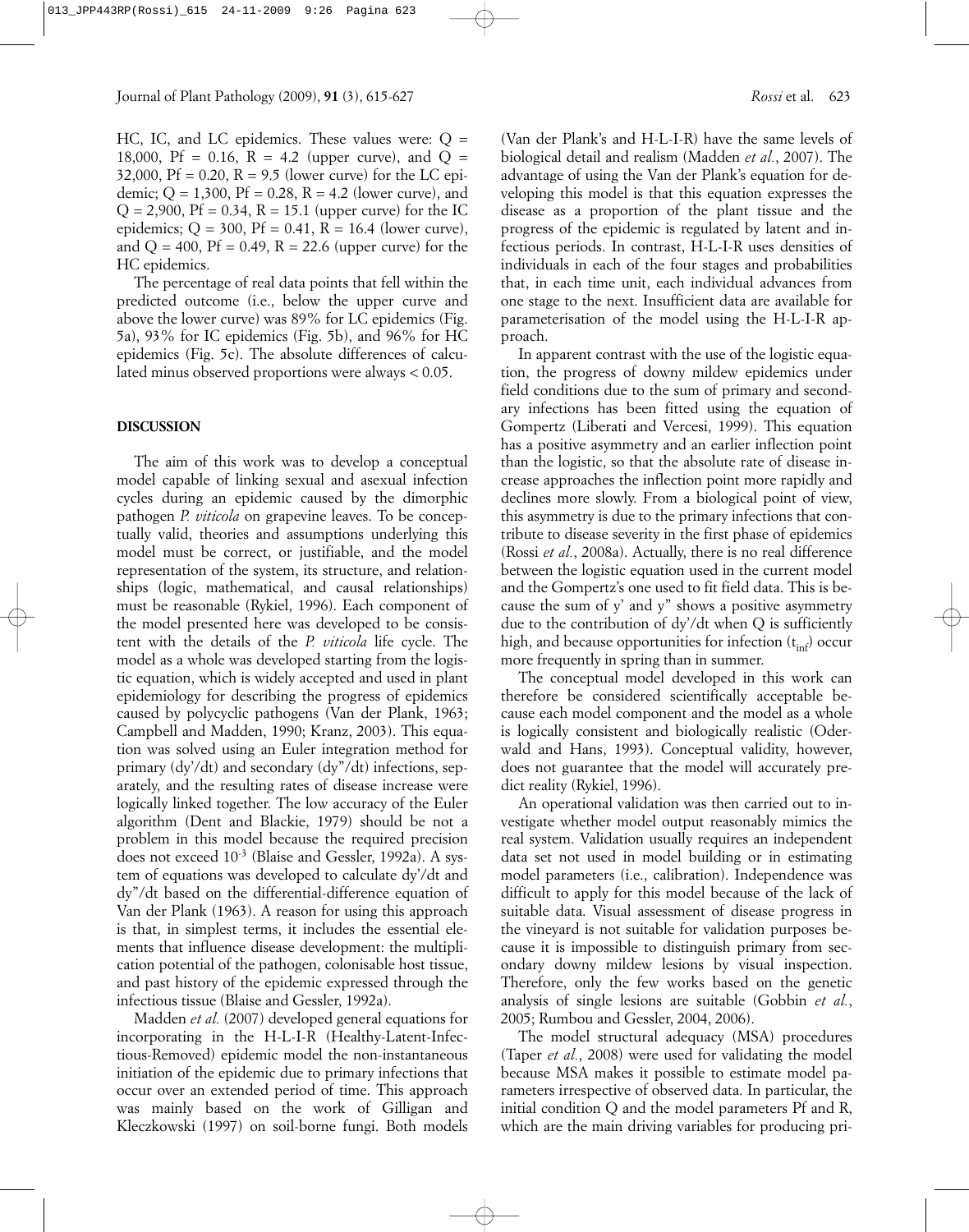mary and secondary infections, respectively, were estimated from a data set generated by the model itself by changing initial conditions and model parameters within a range of biologically plausible values taken from the literature or based on the author's experience and judgement. These estimated values were then used to operate the model, and the output was compared with the set of independent data taken from the literature (Gobbin *et al.*, 2005; Hug, 2005; Rumbou and Gessler, 2004, 2006). Oosporic-derived lesions collected in 23 vineyards were distinguished from the clonal lesions based on genetic analyses. This produced an accurate picture of the population structure of downy mildew lesions in each vineyard, even though the possibility of errors cannot be excluded. Such errors include immigration of new genotypes from the neighbouring vineyards, sampling procedure, and timing. These could potentially lead to an overestimation of singleton genotypes (D. Gobbin, personal communication).

The model accurately reproduced the variability of the real system. The model mimicked both those downy mildew epidemics characterized by a high degree of clonality (with most seasonal lesions caused by a few dominant genotypes) and those with a prevalence of oosporic-derived lesions.

The epidemics used in this work occurred in European vineyards. Downy mildew became endemic in Europe after its introduction in the 1880s (Lafon and Bulit, 1981), and the more or less even frequency of P1 and P2 mating types in European vineyards (Scherer and Gisi, 2006) demonstrates that sexual recombination is frequent and, consequently, that the genetic diversity is high (Gobbin *et al.*, 2003). Nevertheless, the population structure of primary and secondary lesions in other grape-growing areas is consistent with the model outputs. In Australia, the absence of oospores in many vineyards (Killigrew *et al.*, 2005) suggests that epidemics are dominated by highly adapted asexual clonal lineages (Koopman *et al.*, 2007). Hug (2005) found that in Western Australia contribution of primary lesions rapidly decreases to less than 1% of total lesions, as in the lower curve of the model simulations for HG epidemics (Fig. 4c). Similarly, in four vineyards of South Africa, the frequency of sexual lesions dropped rapidly to low values (12 to 44%) after the seasonal onset of disease (Koopman *et al.*, 2007); similar drops were produced by model simulations for IC and HC epidemics in the current study. In New York, unique genotypes represented most of the lesions in the early stages of the epidemic when, by day 12, the percentage of lesions with unique genotypes appeared to stabilize at about 50% (Kennelly *et al.*, 2005). The same occurred in the model simulations for the IC epidemics in the current study.

The estimated values of the initial condition Q ranged from 300 to about 32,000 oospores/m2 soil. Unfortunately, only a few data are available for comparing

these Q values with the actual densities of oospores in the vineyard soils. Burruano (1981) found a maximum of about 180 oospores/cm2 of oospore-producing leaf tissue; Vercesi *et al.* (2002) found an average number of 175 and 308 oospores/cm2 of leaf fragments rich in oospores, in two different years, with a maximum of 900. Tran Manh Sung *et al.* (1990) found > 1000 oospores/cm2 leaf. In the work of Burruano (1981), production of *P. viticola* oospores occurred in 10 to 100 mm<sup>2</sup> out of 300 cm<sup>2</sup> of leaf samples showing mosaic-like downy mildew symptoms, which is 0.03 to 0.33% of the affected leaf tissue. The number of oospores produced in this kind of oospore-producing tissue ranged between 100 to 700 per mm2. If a possible LAI for grapevine is 2.5 m2 leaf/m2 soil (Poni *et al.*, 2006), then the theoretical maximum leaf area supporting oospore production (i.e., when disease severity is 100%) is 7.5 to 82.5 mm2/m2 soil (25,000 mm2 leaf/m2 soil x 0.03% and 0.33%, respectively), which is 750 (7.5 mm2 leaf/m2 soil  $x100$  oospores/mm<sup>2</sup> leaf) to 57,750 oospores m<sup>2</sup> soil  $(82.5 \text{ mm}^2 \text{ leaf/m}^2 \text{ soil x } 700 \text{ oospores/mm}^2 \text{ leaf}).$ Therefore, the estimated values of Q are plausible. Also, these Q estimates were consistent with the actual situation in the sampled vineyards. Oospore densities were lower in vineyards with a high level of clonality and higher in those with a large contribution of the oosporederived lesions to the epidemic.

The estimated values of the parameter Pf (proportion of the oospore-derived lesions that are fertile) ranged from 0.16 to 0.49, which are consistent with the frequency of sexual lesions able to produce secondary lesions calculated from the raw data of Gobbin *et al.* (2005), that ranged from 11 to 39%. Also, Koopman *et al.* (2007) showed that only a few genotypes (3 to 28%) were able to reproduce asexually. The limited number of *P. viticola* genotypes able to produce daughter lesions may be due to lower levels of asexual spore production in the field than in the laboratory (Reuveni, 2003), or to the high sensitivity of sporangia to unfavourable environmental conditions (Kast and Stark-Urnau, 1999), or to the genetic background of these genotypes. Kast (2004) and Kast *et al.* (2001) showed that *P. viticola* isolates differ in virulence and that not all field lesions produce sporangia under optimum laboratory conditions.

The estimated values of the parameter R (number of daughter lesions originated from a mother sporulating lesion) ranged from 4.2 to 22.6. This epidemiological parameter has been widely used in ecology and animal and human epidemiology, but has received far less attention in the plant pathology literature (van den Bosch *et al.*, 2008). The value calculated by Gessler and Blaise (1992) was 4.7, lower than the values estimated in this work. This is not surprising because Gessler and Blaise (1992) calculated an average value from disease severity data, which included all downy mildew lesions. Estimates in the present work, however, referred only to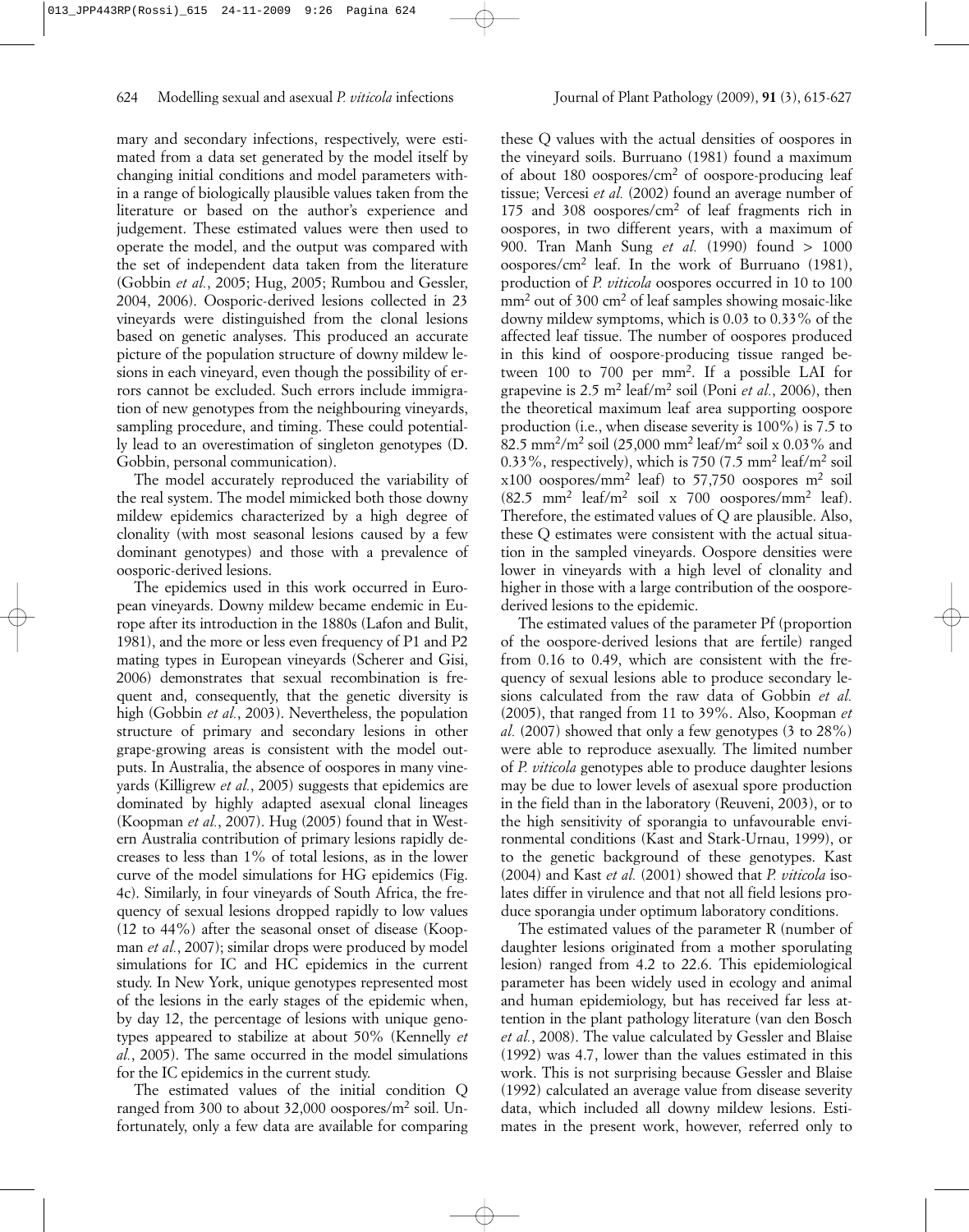those lesions able to reproduce asexually, which was Pf = 0.16 to 0.49 of total lesions. Therefore, Gessler and Blaise (1992) values are of the same magnitude as those estimated in this work.

In conclusion, the accuracy of the model predictions for different epidemics demonstrates the logical correctness of the model and the adequacy of its description of biological mechanisms (Caswell, 1976; Dent and Blackie, 1979; Fleming and Shoemaker, 1992).

The model developed in this work is not a simulator for downy mildew epidemics in the vineyard but represents a coherent mathematical structure for such a simulator. The next step for creating a simulator is the development of equations that make the estimation of the model parameters for each vineyard and each epidemic possible (Rossi *et al.*, 1997). Some model parameters that depend on the host plant (e.g., LAI, km, and kl) can be estimated based on vineyard characteristics (plant density, trellising system, etc.) or by using simulators for plant growth (Wermelinger *et al.*, 1991; Poni *et al.*, 2006). Other model parameters that depend on the effect of weather conditions on the pathogen can be estimated using equations already developed and included into simulation models. These consider either primary (Rossi *et al.*, 2008b) or secondary infections (Blaeser and Weltzien, 1979; Lalancette *et al.*, 1988a, 1988b; Hill, 1989; Kennelly *et al.*, 2007).

## **ACKNOWLEDGEMENTS**

The authors are grateful to D. Gobbin, Phytomedicine/Pathology, Institute of Plant Sciences Swiss Federal Institute of Technology, for allowing the use his data for model evaluation and for critical discussion on model predictions and biological meanings of model parameters.

#### **REFERENCES**

- Agrios G.N., 1988. Plant Pathology. Academic Press, San Diego, CA, USA.
- Blaeser M., Weltzien H.C., 1979. Epidemiologische Studien an *Plasmopara viticola* zur Verbesserung der Spritzterminbestimmung. *Journal of Plant Disease and Protection* **86**: 489-98.
- Blaise P., Gessler C., 1990. Development of a forecast model of grape downy mildew on a microcomputer. *Acta Horticulturae* **276**: 155-161.
- Blaise P., Gessler C., 1992a. An extended progeny/parent ratio model. I. Theoretical development. *Journal of Phytopathology* **134**: 39-52.
- Blaise P., Gessler C., 1992b. Vinemild: toward a management tool for grape downy mildew. *Acta Horticulturae* **313**: 257- 262.
- Burruano S., 1981. Osservazioni sull'epidemia peronosporica del 1976 e primi studi sulla differenziazione e germi-

nazione delle oospore della *Plasmopara viticola* (Berk. et Curt.) Berl. et De Toni in Sicilia. *Tecnica Agricola* **33**: 323- 355.

- Campbell L.C., Madden L.V., 1990. Introduction to Plant Disease Epidemiology. John Wiley and Sons, New York, NY, USA.
- Caswell H., 1976. The validation problem. In: Patten B. (ed.). Systems Analysis and Simulation in Ecology, Vol. IV, pp. 313-325. Academic Press, New York, NY, USA.
- Cursano G., 2008. Validazione di un modello per le infezioni primarie di *Plasmopara viticola* in Italia meridionale. Thesis, Università Cattolica del Sacro Cuore, Piacenza, Italy.
- Dent J.B., Blackie M.J., 1979. Systems Simulation in Agriculture. Applied Science Publishers, London, UK.
- Develey-Rivière M.P., Galiana E., 2007. Resistance to pathogens and host developmental stage: a multifaceted relationship within the plant kingdom. *New Phytologist* **175**: 405-416.
- De Witt C.T., 1993. Philosophy and terminology. In: Leffelaar P.A (ed). On Systems Analysis and Simulation of Ecological Processes, pp. 3-9. Kluwer Academic Publishers, Dordrecht, The Netherlands.
- Diekmann O., Heesterbeek J.A.P., Metz J.A.J., 1990. On the definition and the computation of the basic reproduction ratio Ro in models for infectious diseases in heterogeneous populations. *Journal of Mathematical Biology* **28**: 365-382.
- Fleming R.A., Shoemaker C.A., 1992. Evaluating models for spruce budworm-forest management: comparing output with field data. *Ecological Applications* **2**: 460-477.
- Galbiati C., Longhin G., 1984. Indagini sulla formazione e sulla germinazione delle oospore di *Plasmopara viticola*. *Rivista di Patologia Vegetale* **20**: 66-80.
- Galet P., 1977. Les maladies et les Parasites de la Vigne, Tome 1. Imprimerie du Paysan du Midi, Montpellier, France.
- Gehman K., 1987. Untersuchungen zur Epidemiologie und Bekämpfung des Falschen Melthaus der Weinrebe verursacht durch *Plasmopara viticola* (Berk. & Curt. *Ex* De Bary) Berl. & De Toni. Thesis, Universität Hohenheim, Stuttgart-Hohenheim, Germany.
- Gessler C., Blaise P., 1992. An extended progeny/parent ratio model. II. Application to experimental data. *Journal of Phytopathology* **134**: 53-62.
- Gilligan C.A., Kleczkowski A., 1997. Population dynamics of botanical epidemics involving primary and secondary infection. *Philosophical Transactions of the Royal Society London B* **352**: 591-608.
- Gobbin D., Pertot I., Gessler C., 2003. Identification of microsatellite markers for *Plasmopara viticola* and establishment of high throughput method for SSR analysis. *European Journal of Plant Pathology* **109**: 153-164.
- Gobbin D., Jermini M., Loskill B., Pertot I., Raynal M., Gessler C., 2005. Importance of secondary inoculum of *Plasmopara viticola* to epidemics of grapevine downy mildew. *Plant Pathology* **54**: 522-534.
- Hill G.K., 1989. Effect of temperature on sporulation efficiency of oilspots caused by *Plamopoara viticola* (Berk. & Curt. *Ex* De Bary) Berl. & De Toni in the vineyard. *Viticultural and Enological Sciences* **44**: 86-90.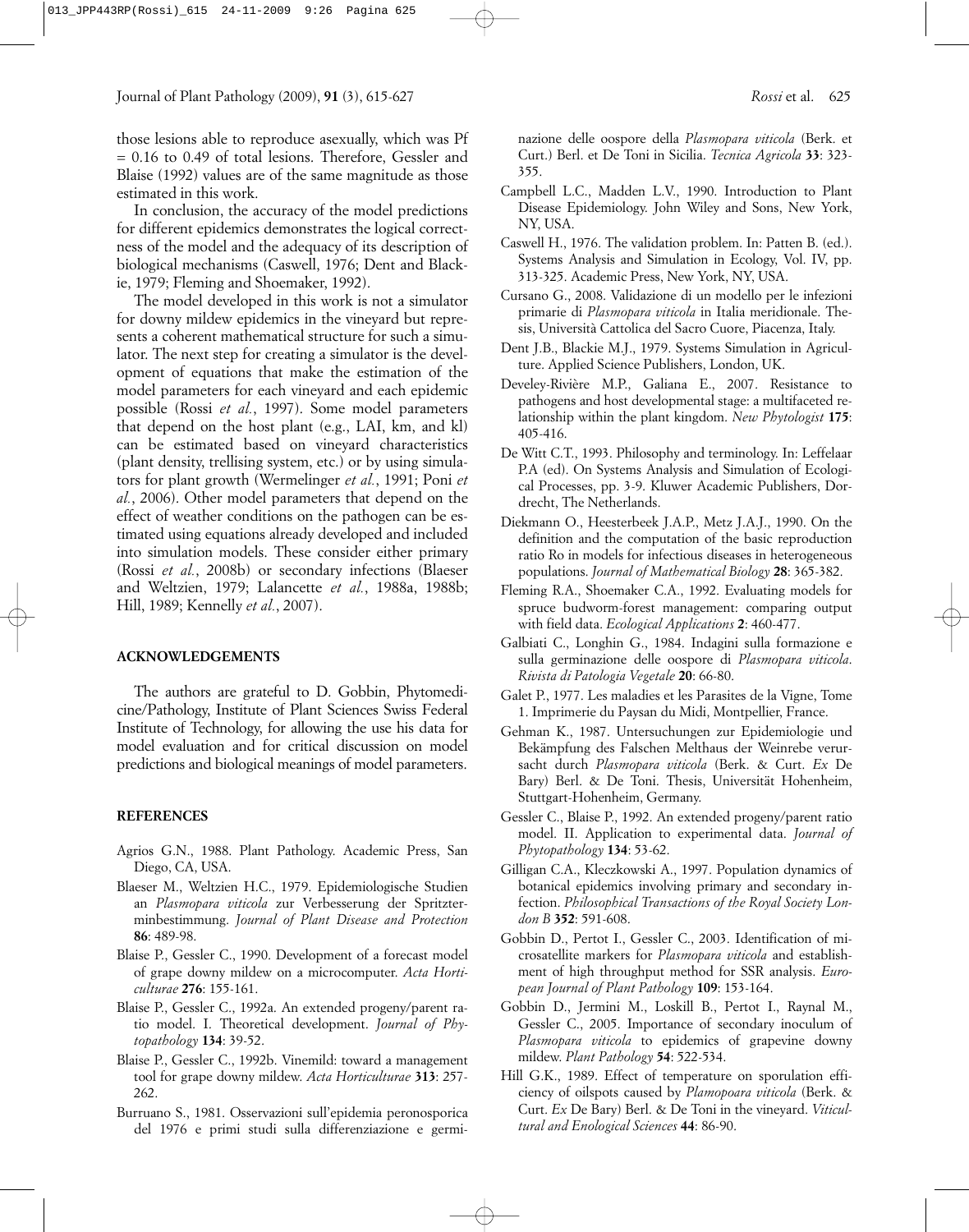- Hill G.K., 1990. Plasmopara Risk Oppenheim a deterministic computer model for the viticultural extension service. *Notiziario sulle Malattie delle Piante* **111**: 231-238.
- Hill G.K., 2000. Simulation of *Plasmopara viticola* oosporematuration with the model SIMPO. *IOBC/WPRS Bulletin* **23**: 7-8.
- Hug F., 2005. Genetic structure and epidemiology of *Plasmopara viticola* populations from Australian grape growing regions. Diploma thesi, ETH Zurich, Switzerland,
- Kast W.K., 2004. Some results on fungicide resistance of *Plasmopara viticola* and the influence of genotype fitness. *Mitteilungen Klosterneuburg*, **54**: 63-66.
- Kast W.K., Stark-Urnau M., 1999. Survival of sporangia from *Plasmopara viticola*, the downy mildew of grapevine. *Vitis* **38**: 185-186.
- Kast W.K., Stark-Urnau M., Seidel M., Gemmrich A.R., 2001. Inter-isolate variation of virulence of *Plasmopara viticola* on resistant vine varieties. *OILB/SROP Bulletin* **24**: 45–49.
- Kennelly M.M., Eugster C., Gadoury D.M., Smart C.D., Seem R.C., Gobbin D., Gessler C., 2005. Contributions of oospore inoculum to epidemics of grapevine downy mildew (*Plasmopara viticola*). *Phytopathology* **94**: S50.
- Kennelly M.M., Gadoury D.M., Wilcox W.F., Magarey P.A., Seem R.C., 2007. Primary infection, lesion productivity, and survival of sporangia in the grapevine downy mildew pathogen *Plasmopara viticola*. *Phytopathology* **97**: 512-522.
- Killigrew B.X., Sivasithamparam K., Scott E.S., 2005. Absence of oospores of downy mildew of grape (*Plasmopara viticola*) as the source of primary inoculum in most Western Australian vineyards. *Plant Disease* **89**: 777.
- Koopman T., Linde C.C., Fourie P.H., McLeod A., 2007. Population genetic structure of *Plasmopara viticola* in the Western Cape Province of South Africa. *Molecular Plant Patholo*gy **8**: 723-736.
- Kranz J., 2003. Comparative Epidemiology of Plant Diseases. Springer, Berlin, Germany.
- Lafon R, Bulit J., 1981. Downy mildew of the vine. In: Spencer D.M. (ed.). The Downy Mildews. Academic Press, London, UK.
- Lafon R., Clerjeau M., 1988. Downy Mildew. In: Pearson R.C., Goheen A.C. (ed.). Compendium of Grape Diseases. APS Press, St. Paul, MN, USA.
- Lalancette, N., Ellis, M.A., Madden, L.V., 1987. Estimating infection efficiency of *Plasmopara viticola* on grape. *Plant Disease* **71**: 981-983.
- Lalancette, N., Ellis, M.A., Madden, L.V., 1988a. Development of an infection efficiency model for *Plasmopara viticola* on American grape based on temperature and duration of leaf wetness. *Phytopathology* **78**: 794-800.
- Lalancette N., Madden L.V., Ellis M.A., 1988b. Quantitative model for describing the sporulation of *Plasmopara viticola* on grape leaves. *Phytopathology* **78**: 1316-1321.
- Liberati D., Vercesi A., 1999. Modelli non lineari per l'analisi delle epidemie di *Plasmopara viticola*. *Frustula Entomologica* **22**: 82-86.
- Madden L.V., Hughes G., van den Bosch F., 2007. The Study of Plant Disease Epidemics, APS Press, St. Paul, MN, USA.
- Magarey P.A., Wachtel M.F., Weir P.C., Seem R.C., 1991. A computer-based simulator for rationale management of grapevine downy mildew *Plasmopara viticola*. *Australian Plant Protection Quarterly* **6**: 29-33.
- Magnien C., Jacquin D., Muckensturm N., Guillemard P., 1991. MILVIT: a descriptive quantitative model for the asexual phase of grapevine downy mildew. *IOBC/WPRS Bulletin* **21**: 451-459.
- Müller K., Sleumer H., 1934. Biologische Untersuchungen über die Peronosorakrankheit des Weinstockes mit besonderer Berücksichtigung ihrer Bekämpfung nach der Inkbationskalendermethode. *Landwirtschaftliche Jahrbücher* **79**: 509-576.
- Oderwald R.G., Hans R.P., 1993. Corroborating models with model properties. *Forest Ecology and Management* **62**: 271- 283.
- Orlandini S., Gozzini B., Rosa M., Egger E., Storchi P., Maracchi G., Miglietta F., 1993. PLASMO: a simulation model for control of *Plasmopara viticola* on grapevine. *IOBC/WPRS Bulletin* **23**: 619-626.
- Palliotti A., Cartechini A., Ferranti F., 2000. Comparison of morpho-anatomical and physiological characteristics in the leaves of main and lateral shoots in Cabernet Franc and Trebbiano toscano field-grown grapevines and influence of growth irradiance availability. *American Journal of Enology and Viticulture* **51**: 122-130.
- Park E.W., Seem R.C., Gadoury D.M., Pearson R.C., 1997. DMCAST: a prediction model for grape downy mildew development. *Viticultural and Enological Sciences* **52**: 182-189.
- Poni S., Paliotti A., Bernizzoni F., 2006. Calibration and evaluation of a STELLA software-based daily  $CO<sub>2</sub>$  balance model in *Vitis vinifera* L. *Journal of the American Society for Horticultural Science* **131**: 273-283.
- Rapilly F., 1991. L'épidémiologie en Pathologie Végétale: Mycoses Aériennes. INRA, Paris, France.
- Reuveni M., 2003. Activity of the new fungicide benthiavalicarb against *Plasmopara viticola* and its efficacy in controlling downy mildew in grapes. *European Journal of Plant Pathology* **109**: 243-251.
- Rossi V., Racca P., Giosuè S., Battilani P., 1997. Decision support systems in crop protection: from analysis of the pathosystems to the computerized model. *Petria* **7** (suppl. 1): 7-26.
- Rossi V., Caffi T., Bugiani R., Spanna F., Dellavalle D., 2008a. Estimating the germination dynamics of *Plasmopara viticola* oospores using the hydro-thermal time. *Plant Pathology* **57**: 216-226.
- Rossi V., Caffi T., Giosuè S., Bugiani R., 2008b. A mechanistic model simulating primary infections of downy mildew in grapevine. *Ecological Modelling* **212**: 480-491.
- Rouzet J., Jacquin D., 2003. Development of overwintering oospores of *Plasmopara viticola* and severity of primary foci in relation to climate. *IOBC/WPRS Bulletin* **33**: 437-442.
- Rumbou A., Gessler C., 2004. Genetic dissection of a *Plasmopara viticola* population from a Greek vineyard in two consecutive years. *European Journal of Plant Pathology* **110**: 379-392.
- Rumbou A., Gessler C., 2006. Particular structure of *Plasmopara viticola* populations evolved under Greek island conditions. *Phytopathology* **96**: 501-509.